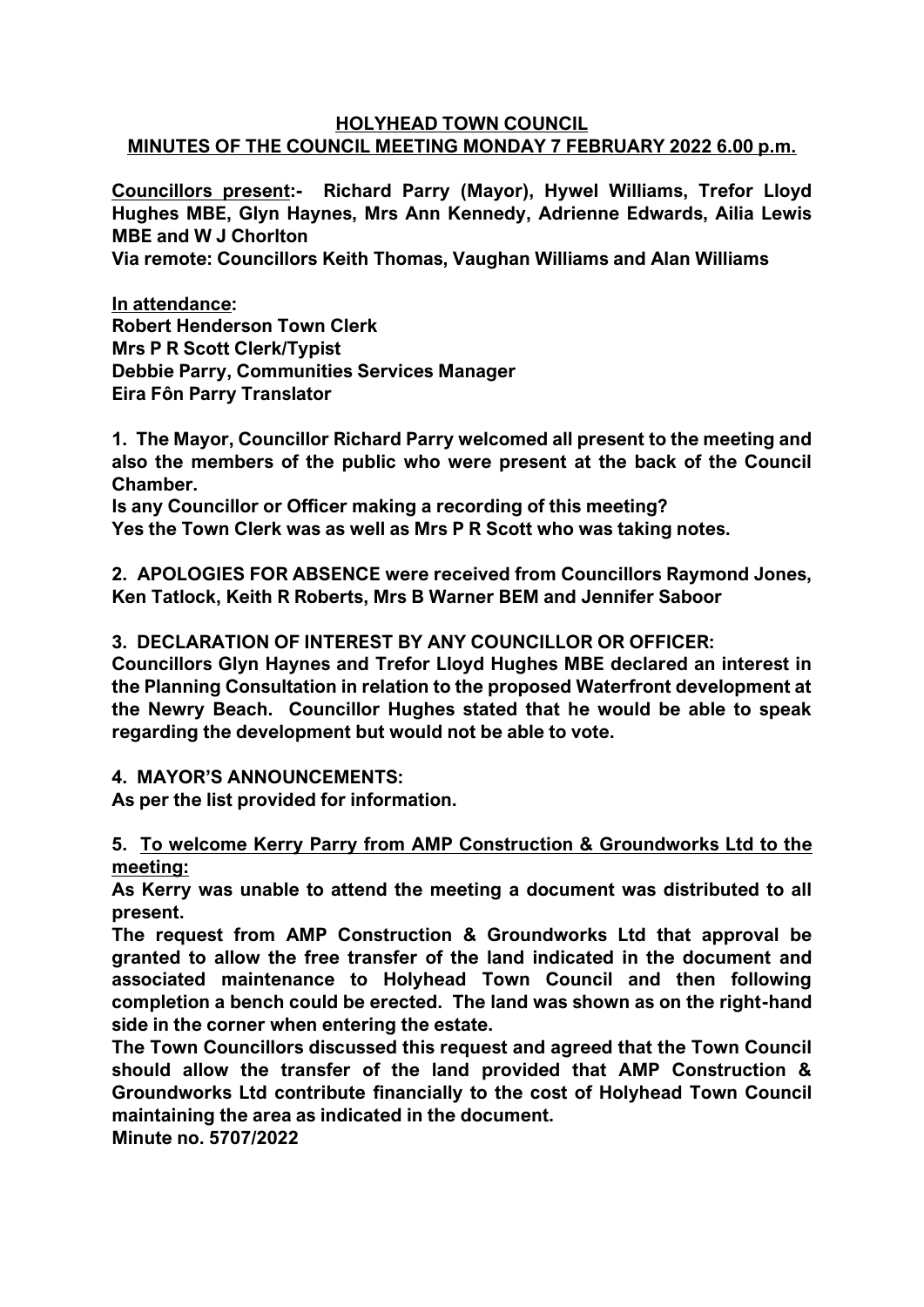# **HOLYHEAD TOWN COUNCIL MINUTES OF THE COUNCIL MEETING MONDAY 7 February 2022 6.00 p.m.**

**The Mayor, Councillor Richard Parry stated that he would inform the Town Council when further discussions had taken place with AMP Construction & Groundworks Ltd.**

**6. To approve the Minutes of the Finance/Property Sub-Committee meeting held on Tuesday 1st February 2022 and Chairman's Report on the draft Budget:**

*It was resolved***, proposed and seconded to approve the Minutes of the Finance/Property Sub-Committee meeting held on the 1st February 2022 which recommended to approve the draft Estimates for 2022/2023. Minute no. 5708/2022**

# **7. TO APPROVE THE DRAFT BUDGET FOR 2022/2023 AND REPORT:**

**The Town Clerk, Robert Henderson explained the background of how the draft Estimates had been compiled and that the total Precept for Holyhead Town Council for the year 2022/2023 is £566.921 plus the Burial Board Committee Precept of £68,803 making a grand total of £635,724.00 which equates to an increase of 1.33% per year on a Band "D" property (four pence per week) as compared to the financial year 2021/2022.**

**Minute no. 5709/2022**

*It was resolved***, proposed and seconded that the Town Council approve the draft Estimates for 2022/2023 and that the total Precept budget for 2022/2023 including the Holyhead Joint Burial Committee be £635.724.00 which is equal to £2.99 pence per week for a Band "D" property and an increase of four pence per week from the last financial year.**

**Minute no. 5710/2022**

**8. To approve the Minutes of the Finance & General Purposes Committee meeting held on Monday 10 January 2022:**

*It was resolved***, proposed and seconded to approve the Minutes of the Finance & General Purposes Committee meeting.**

**Minute no. 5711/2022**

**9. Information from the Anglesey County Council re: Section 106 Agreements: (Community benefits) together with copy letter sent to the Planning Dept – Freedom of Information request dated 6 October 2021:**

**The Town Clerk stated that there were 14 different specific contributions for Planning Obligations in the 2019 Supplementary Planning Guidance – (Anglesey & Gwynedd Joint Local Development Plan).**

**The Mayor, Councillor Richard Parry referred to the affordable housing in the Llaingoch area, but that not all of the specific obligations stipulated had been met.**